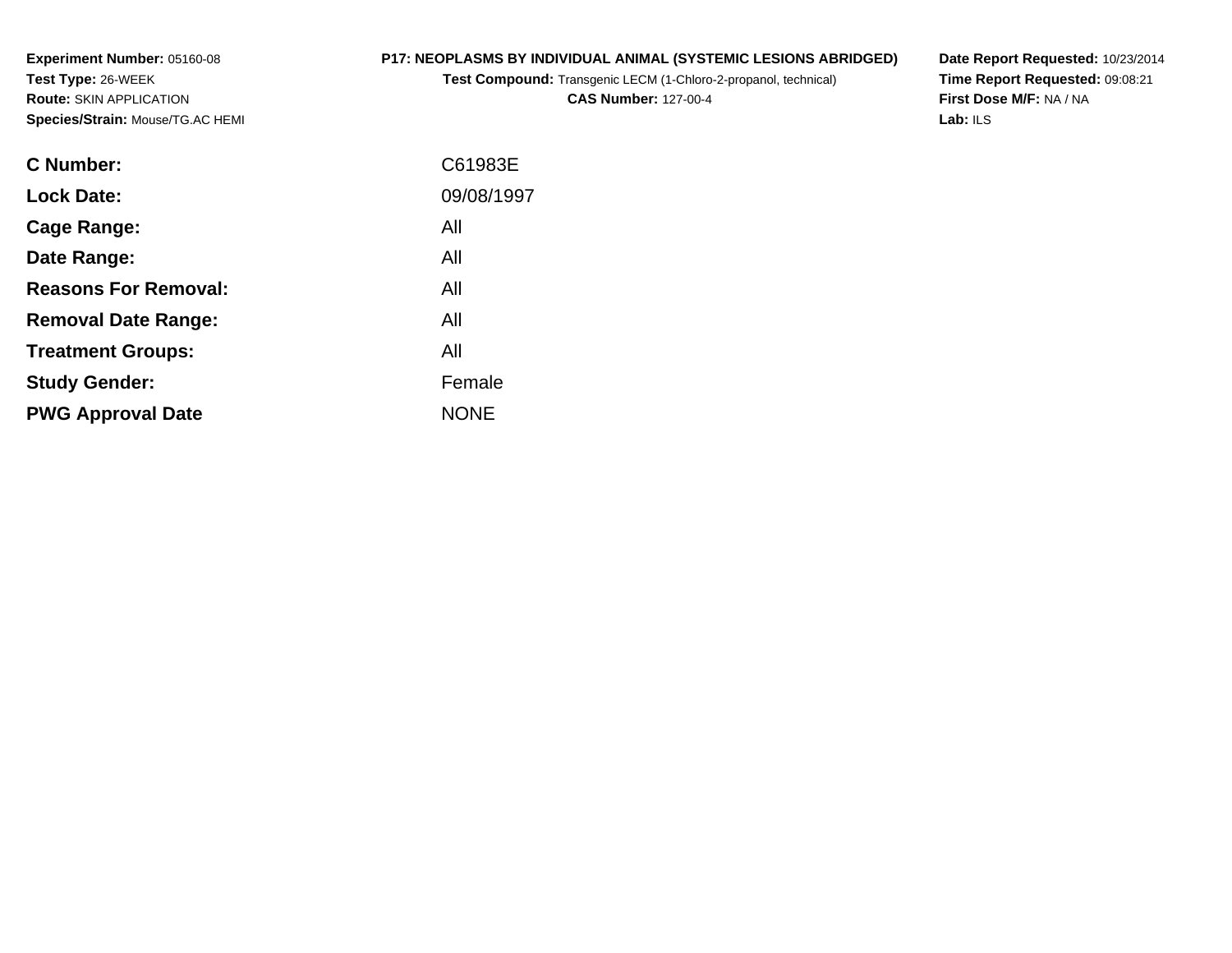**Test Compound:** Transgenic LECM (1-Chloro-2-propanol, technical)

## **CAS Number:** 127-00-4

**Date Report Requested:** 10/23/2014 **Time Report Requested:** 09:08:21**First Dose M/F:** NA / NA**Lab:** ILS

**Species/Strain:** Mouse/TG.AC HEMI

**Experiment Number:** 05160-08

**Test Type:** 26-WEEK**Route:** SKIN APPLICATION

| <b>TG.AC HEMI Mouse Female</b><br>0 MG                                                                                                                                                                                                                   | DAY ON TEST<br><b>ANIMAL ID</b> | $\boldsymbol{\theta}$<br>$\boldsymbol{l}$<br>$\mathfrak{z}$<br>8<br>$\mathsf 0$<br>0<br>$\frac{2}{8}$<br>5 | 0<br>$\boldsymbol{l}$<br>3<br>8<br>$\boldsymbol{0}$<br>$\mathbf 0$<br>$\overline{c}$<br>$\boldsymbol{8}$<br>8 | 0<br>$\boldsymbol{l}$<br>$\sqrt{5}$<br>5<br>$\pmb{0}$<br>$\pmb{0}$<br>$\ensuremath{\mathsf{3}}$<br>$\mathbf{1}$ | 0<br>$\boldsymbol{l}$<br>$\pmb{8}$<br>6<br>$\mathbf 0$<br>$\mathbf 0$<br>$\ensuremath{\mathsf{3}}$<br>$\mathsf 0$<br>8 | 0<br>1<br>8<br>6<br>$\mathbf 0$<br>0<br>3<br>0<br>9 | 0<br>$\boldsymbol{l}$<br>8<br>6<br>$\mathbf 0$<br>$\mathbf 0$<br>3<br>$\mathbf{1}$<br>$\overline{2}$ | 0<br>$\boldsymbol{l}$<br>8<br>$\overline{7}$<br>$\mathbf 0$<br>0<br>$\overline{c}$<br>$\,8\,$<br>3 | 0<br>$\boldsymbol{l}$<br>8<br>$\overline{7}$<br>$\mathbf 0$<br>0<br>$\boldsymbol{2}$<br>8<br>4 | 0<br>1<br>8<br>$\overline{7}$<br>0<br>0<br>$\overline{\mathbf{c}}$<br>8<br>6 | $\boldsymbol{\theta}$<br>1<br>$\pmb{8}$<br>$\overline{7}$<br>0<br>$\mathbf 0$<br>$\overline{2}$<br>$\,8\,$ | 0<br>1<br>8<br>$\overline{7}$<br>$\mathbf 0$<br>0<br>$\overline{c}$<br>8<br>9 | 0<br>1<br>8<br>$\overline{7}$<br>$\pmb{0}$<br>$\mathbf 0$<br>$\overline{2}$<br>$\boldsymbol{9}$<br>0 | 0<br>1<br>$\pmb{8}$<br>$\overline{7}$<br>$\mathbf 0$<br>0<br>$\boldsymbol{2}$<br>$\boldsymbol{9}$<br>1 | 0<br>$\boldsymbol{l}$<br>8<br>$\overline{7}$<br>$\pmb{0}$<br>0<br>$\overline{\mathbf{c}}$<br>$\frac{9}{2}$ | 0<br>0<br>6<br>7<br>0<br>0<br>3<br>$\mathbf{1}$<br>$\Omega$ | <i><b>*TOTALS</b></i> |                                             |
|----------------------------------------------------------------------------------------------------------------------------------------------------------------------------------------------------------------------------------------------------------|---------------------------------|------------------------------------------------------------------------------------------------------------|---------------------------------------------------------------------------------------------------------------|-----------------------------------------------------------------------------------------------------------------|------------------------------------------------------------------------------------------------------------------------|-----------------------------------------------------|------------------------------------------------------------------------------------------------------|----------------------------------------------------------------------------------------------------|------------------------------------------------------------------------------------------------|------------------------------------------------------------------------------|------------------------------------------------------------------------------------------------------------|-------------------------------------------------------------------------------|------------------------------------------------------------------------------------------------------|--------------------------------------------------------------------------------------------------------|------------------------------------------------------------------------------------------------------------|-------------------------------------------------------------|-----------------------|---------------------------------------------|
| <b>Alimentary System</b>                                                                                                                                                                                                                                 |                                 |                                                                                                            |                                                                                                               |                                                                                                                 |                                                                                                                        |                                                     |                                                                                                      |                                                                                                    |                                                                                                |                                                                              |                                                                                                            |                                                                               |                                                                                                      |                                                                                                        |                                                                                                            |                                                             |                       |                                             |
| Liver<br>Salivary Glands<br>Stomach, Forestomach<br>Squamous Cell Papilloma<br>Stomach, Glandular<br><b>Cardiovascular System</b><br><b>NONE</b><br><b>Endocrine System</b><br><b>Adrenal Cortex</b><br><b>Adrenal Medulla</b><br><b>Pituitary Gland</b> |                                 |                                                                                                            |                                                                                                               |                                                                                                                 | ÷<br>+<br>$\ddot{}$<br>+<br>+<br>$\ddot{}$<br>$\ddot{}$                                                                | $\ddot{}$<br>+<br>$\ddot{}$                         | $\pm$                                                                                                | $\ddot{}$<br>$\ddot{}$<br>$\ddot{}$                                                                | $\ddot{}$<br>$\ddot{}$                                                                         | $\ddot{}$<br>$\ddot{}$                                                       | $\ddot{}$<br>$+$                                                                                           | $\ddot{}$<br>Χ<br>$\ddot{}$                                                   | $\ddot{}$<br>+<br>$\ddot{}$                                                                          | $\ddot{}$<br>+                                                                                         | +<br>+<br>+<br>+<br>+<br>+<br>+                                                                            |                                                             |                       | 11<br>11<br>11<br>1<br>11<br>11<br>11<br>11 |
| <b>Thyroid Gland</b>                                                                                                                                                                                                                                     |                                 |                                                                                                            |                                                                                                               |                                                                                                                 | ÷                                                                                                                      |                                                     |                                                                                                      |                                                                                                    |                                                                                                |                                                                              |                                                                                                            |                                                                               |                                                                                                      |                                                                                                        | $\ddot{}$                                                                                                  |                                                             |                       | 11                                          |
| <b>General Body System</b>                                                                                                                                                                                                                               |                                 |                                                                                                            |                                                                                                               |                                                                                                                 |                                                                                                                        |                                                     |                                                                                                      |                                                                                                    |                                                                                                |                                                                              |                                                                                                            |                                                                               |                                                                                                      |                                                                                                        |                                                                                                            |                                                             |                       |                                             |
| <b>NONE</b><br><b>Genital System</b>                                                                                                                                                                                                                     |                                 |                                                                                                            |                                                                                                               |                                                                                                                 |                                                                                                                        |                                                     |                                                                                                      |                                                                                                    |                                                                                                |                                                                              |                                                                                                            |                                                                               |                                                                                                      |                                                                                                        |                                                                                                            |                                                             |                       |                                             |
| <b>NONE</b><br><b>Hematopoietic System</b>                                                                                                                                                                                                               |                                 |                                                                                                            |                                                                                                               |                                                                                                                 |                                                                                                                        |                                                     |                                                                                                      |                                                                                                    |                                                                                                |                                                                              |                                                                                                            |                                                                               |                                                                                                      |                                                                                                        |                                                                                                            |                                                             |                       |                                             |
| Lymph Node, Mandibular                                                                                                                                                                                                                                   |                                 |                                                                                                            |                                                                                                               |                                                                                                                 | ÷                                                                                                                      |                                                     |                                                                                                      |                                                                                                    | ٠                                                                                              | м                                                                            | $\pm$                                                                                                      |                                                                               | $\pm$                                                                                                | $\pm$                                                                                                  | $\ddot{}$                                                                                                  |                                                             |                       | 10                                          |

| Total animals with tissue examined microscopically; Total animals with tumor. | M Missing tissue                   |
|-------------------------------------------------------------------------------|------------------------------------|
| + Tissue examined microscopically                                             | A Autolysis precludes evaluation   |
| X Lesion present                                                              | BLANK Not examined microscopically |
| Insufficient tissue                                                           |                                    |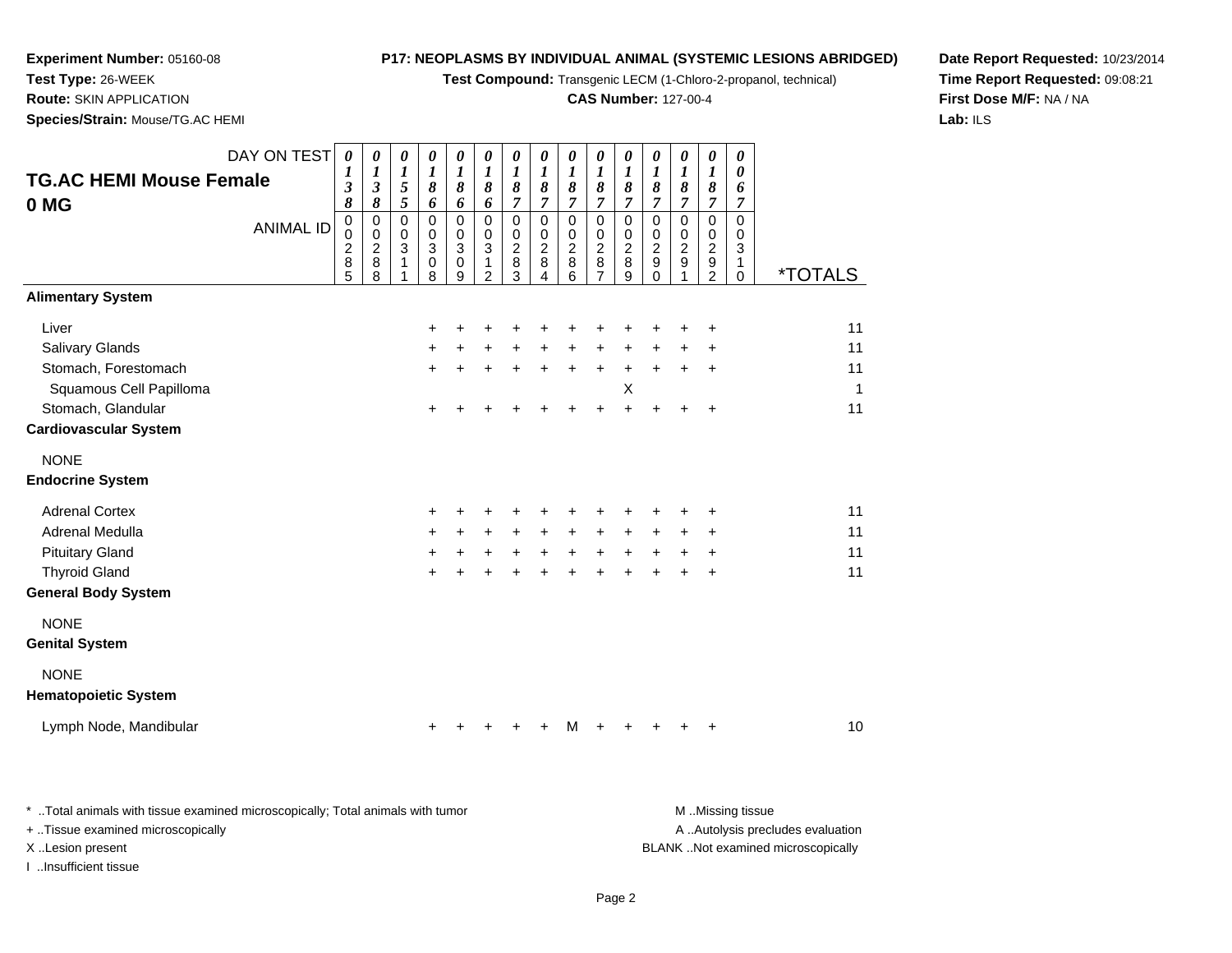**Test Compound:** Transgenic LECM (1-Chloro-2-propanol, technical)

**CAS Number:** 127-00-4

**Date Report Requested:** 10/23/2014**Time Report Requested:** 09:08:22**First Dose M/F:** NA / NA**Lab:** ILS

**Test Type:** 26-WEEK **Route:** SKIN APPLICATION**Species/Strain:** Mouse/TG.AC HEMI

**Experiment Number:** 05160-08

| DAY ON TEST<br><b>TG.AC HEMI Mouse Female</b><br>0 MG<br><b>ANIMAL ID</b>              | $\boldsymbol{\theta}$<br>3<br>8<br>0<br>0<br>$\overline{c}$<br>8<br>5 | 0<br>1<br>$\mathfrak{z}$<br>$\pmb{8}$<br>$\mathbf 0$<br>$\mathbf 0$<br>$\boldsymbol{2}$<br>$\,8\,$<br>8 | 0<br>1<br>5<br>5<br>0<br>0<br>3<br>1<br>1 | 0<br>1<br>8<br>6<br>0<br>0<br>$\mathbf{3}$<br>0<br>8 | 0<br>1<br>8<br>6<br>0<br>$\mathbf 0$<br>3<br>$\mathbf 0$<br>9 | 0<br>$\boldsymbol{l}$<br>8<br>6<br>$\pmb{0}$<br>$\mathbf 0$<br>3<br>1<br>2 | 0<br>1<br>8<br>7<br>0<br>0<br>$\overline{\mathbf{c}}$<br>8<br>3 | 0<br>$\boldsymbol{l}$<br>8<br>7<br>$\mathbf 0$<br>$\pmb{0}$<br>$\boldsymbol{2}$<br>$\,8\,$<br>4 | 0<br>$\boldsymbol{l}$<br>8<br>7<br>0<br>0<br>$\overline{c}$<br>8<br>6 | 0<br>1<br>$\boldsymbol{\delta}$<br>7<br>0<br>0<br>$\overline{c}$<br>8<br>7 | 0<br>1<br>8<br>$\overline{7}$<br>0<br>0<br>$\overline{c}$<br>8<br>9 | 0<br>1<br>8<br>7<br>0<br>0<br>$\overline{c}$<br>$\boldsymbol{9}$<br>0 | 0<br>$\boldsymbol{l}$<br>8<br>7<br>0<br>0<br>$\overline{\mathbf{c}}$<br>9<br>1 | 0<br>$\boldsymbol{l}$<br>8<br>7<br>0<br>0<br>$\overline{c}$<br>$\boldsymbol{9}$<br>$\overline{c}$ | 0<br>0<br>6<br>7<br>0<br>0<br>3<br>1<br>$\mathbf 0$ | <i><b>*TOTALS</b></i>     |
|----------------------------------------------------------------------------------------|-----------------------------------------------------------------------|---------------------------------------------------------------------------------------------------------|-------------------------------------------|------------------------------------------------------|---------------------------------------------------------------|----------------------------------------------------------------------------|-----------------------------------------------------------------|-------------------------------------------------------------------------------------------------|-----------------------------------------------------------------------|----------------------------------------------------------------------------|---------------------------------------------------------------------|-----------------------------------------------------------------------|--------------------------------------------------------------------------------|---------------------------------------------------------------------------------------------------|-----------------------------------------------------|---------------------------|
| Spleen<br>Thymus                                                                       |                                                                       |                                                                                                         |                                           | +<br>$\ddot{}$                                       |                                                               | +                                                                          |                                                                 |                                                                                                 | $\div$                                                                | +<br>M                                                                     | $\ddot{}$<br>$\ddot{}$                                              | +<br>$\ddot{}$                                                        | +<br>$\ddot{}$                                                                 | $\ddot{}$<br>$\ddot{}$                                                                            |                                                     | 11<br>10                  |
| <b>Integumentary System</b>                                                            |                                                                       |                                                                                                         |                                           |                                                      |                                                               |                                                                            |                                                                 |                                                                                                 |                                                                       |                                                                            |                                                                     |                                                                       |                                                                                |                                                                                                   |                                                     |                           |
| Mammary Gland<br>Skin<br>SOA, Squamous Cell Papilloma<br><b>Musculoskeletal System</b> |                                                                       |                                                                                                         |                                           | M<br>+                                               | М<br>X                                                        |                                                                            |                                                                 |                                                                                                 |                                                                       |                                                                            |                                                                     | +                                                                     | M<br>+                                                                         | $\ddot{}$<br>+<br>X                                                                               |                                                     | 8<br>11<br>$\overline{c}$ |
| <b>NONE</b><br><b>Nervous System</b>                                                   |                                                                       |                                                                                                         |                                           |                                                      |                                                               |                                                                            |                                                                 |                                                                                                 |                                                                       |                                                                            |                                                                     |                                                                       |                                                                                |                                                                                                   |                                                     |                           |
| <b>NONE</b><br><b>Respiratory System</b>                                               |                                                                       |                                                                                                         |                                           |                                                      |                                                               |                                                                            |                                                                 |                                                                                                 |                                                                       |                                                                            |                                                                     |                                                                       |                                                                                |                                                                                                   |                                                     |                           |
| Lung<br><b>Special Senses System</b>                                                   |                                                                       |                                                                                                         |                                           |                                                      |                                                               |                                                                            |                                                                 |                                                                                                 |                                                                       |                                                                            |                                                                     |                                                                       |                                                                                | +                                                                                                 |                                                     | 11                        |
| <b>NONE</b><br><b>Urinary System</b>                                                   |                                                                       |                                                                                                         |                                           |                                                      |                                                               |                                                                            |                                                                 |                                                                                                 |                                                                       |                                                                            |                                                                     |                                                                       |                                                                                |                                                                                                   |                                                     |                           |
| Kidney<br><b>SYSTEMIC LESIONS</b>                                                      |                                                                       |                                                                                                         |                                           |                                                      |                                                               |                                                                            |                                                                 |                                                                                                 |                                                                       |                                                                            |                                                                     |                                                                       |                                                                                |                                                                                                   |                                                     | 11                        |
| Multiple Organ                                                                         |                                                                       |                                                                                                         |                                           |                                                      |                                                               |                                                                            |                                                                 |                                                                                                 |                                                                       |                                                                            |                                                                     |                                                                       |                                                                                | +                                                                                                 |                                                     | 11                        |

\* ..Total animals with tissue examined microscopically; Total animals with tumor **M** . Missing tissue M ..Missing tissue A ..Autolysis precludes evaluation + ..Tissue examined microscopically X ..Lesion present BLANK ..Not examined microscopicallyI ..Insufficient tissue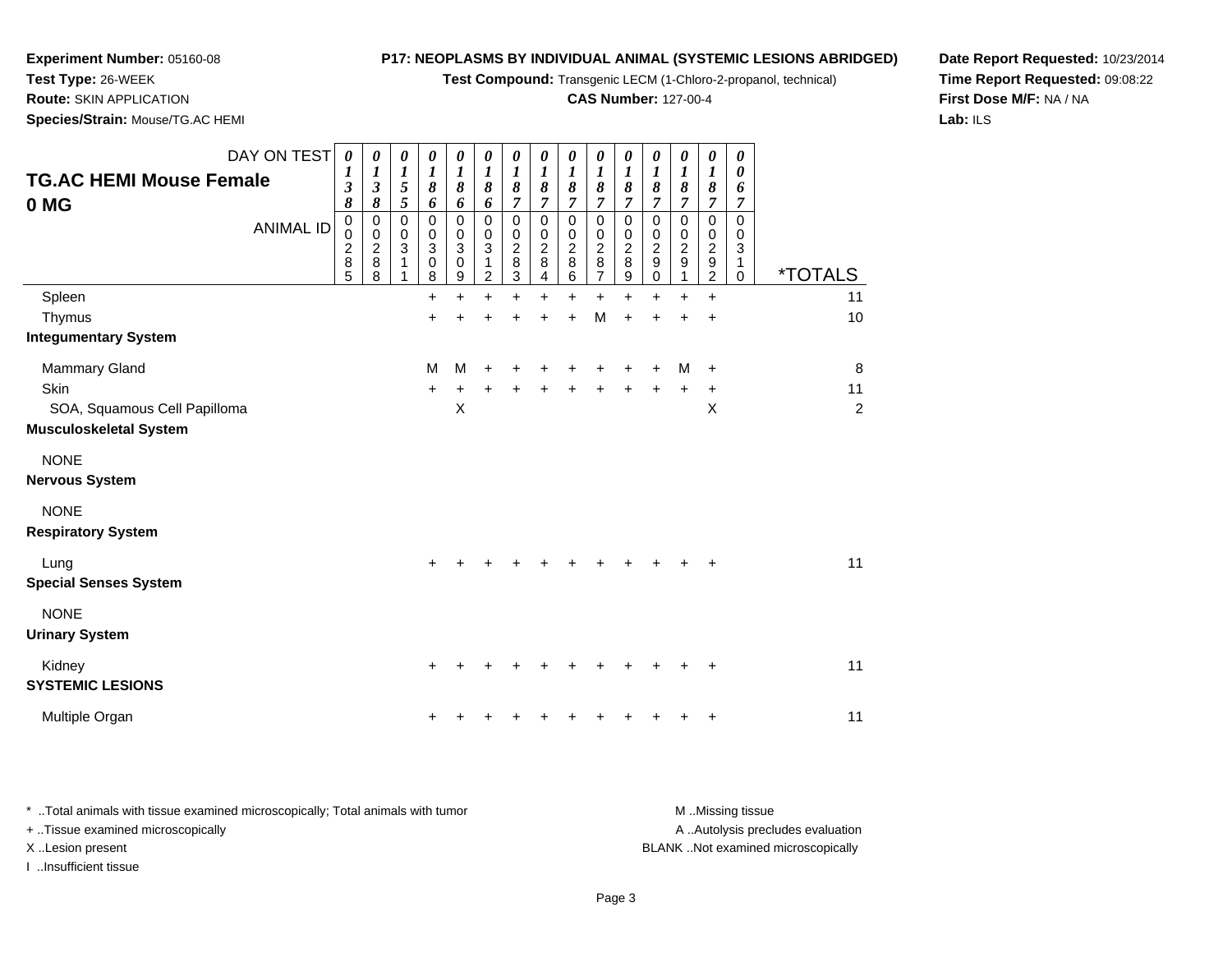**Experiment Number:** 05160-08**Test Type:** 26-WEEK **Route:** SKIN APPLICATION**Species/Strain:** Mouse/TG.AC HEMI

#### **P17: NEOPLASMS BY INDIVIDUAL ANIMAL (SYSTEMIC LESIONS ABRIDGED)**

**Test Compound:** Transgenic LECM (1-Chloro-2-propanol, technical)

**CAS Number:** 127-00-4

**Date Report Requested:** 10/23/2014**Time Report Requested:** 09:08:22**First Dose M/F:** NA / NA**Lab:** ILS

DAY ON TEST

# **TG.AC HEMI Mouse Female1.25 UG TPA**

ANIMAL ID

\*TOTALS

**Alimentary System**NONE **Cardiovascular System**NONE **Endocrine System**NONE

**General Body System**

NONE

**Genital System**

NONE

**Hematopoietic System**

NONE

**Integumentary System**

NONE

**Musculoskeletal System**

NONE

**Nervous System**

NONE

\* ..Total animals with tissue examined microscopically; Total animals with tumor **M** ..Missing tissue M ..Missing tissue

+ ..Tissue examined microscopically

I ..Insufficient tissue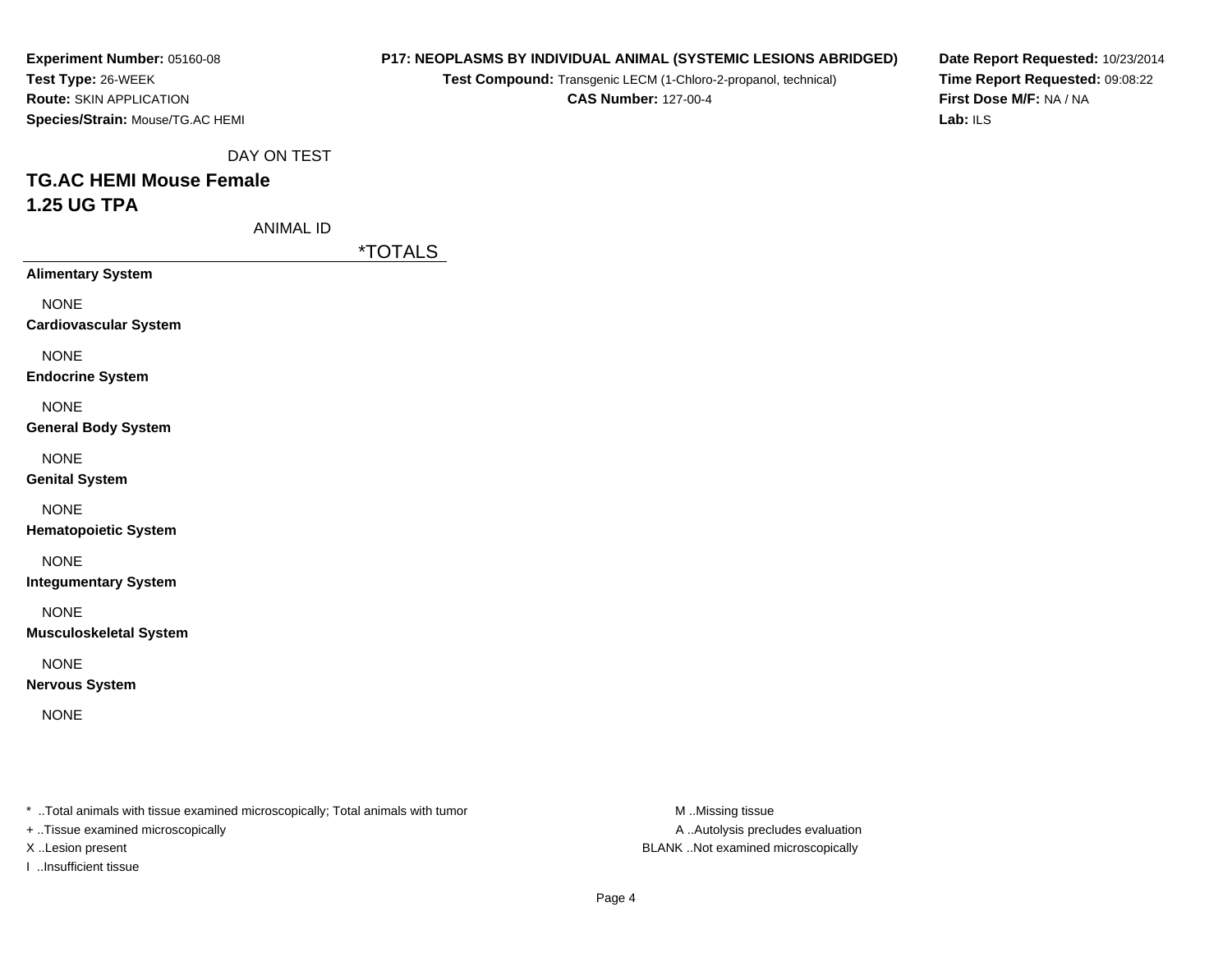| Experiment Number: 05160-08      |
|----------------------------------|
| Test Type: 26-WEEK               |
| <b>Route: SKIN APPLICATION</b>   |
| Species/Strain: Mouse/TG.AC HEMI |

**Test Compound:** Transgenic LECM (1-Chloro-2-propanol, technical)

**CAS Number:** 127-00-4

**Date Report Requested:** 10/23/2014**Time Report Requested:** 09:08:22**First Dose M/F:** NA / NA**Lab:** ILS

DAY ON TEST

# **TG.AC HEMI Mouse Female1.25 UG TPA**

ANIMAL ID

\*TOTALS

**Respiratory System**

NONE

**Special Senses System**

NONE

**Urinary System**

NONE

### **SYSTEMIC LESIONS**

Multiple Organ

 $\mathbf n$  0

\* ..Total animals with tissue examined microscopically; Total animals with tumor **M** ...Missing tissue M ...Missing tissue

+ ..Tissue examined microscopically

I ..Insufficient tissue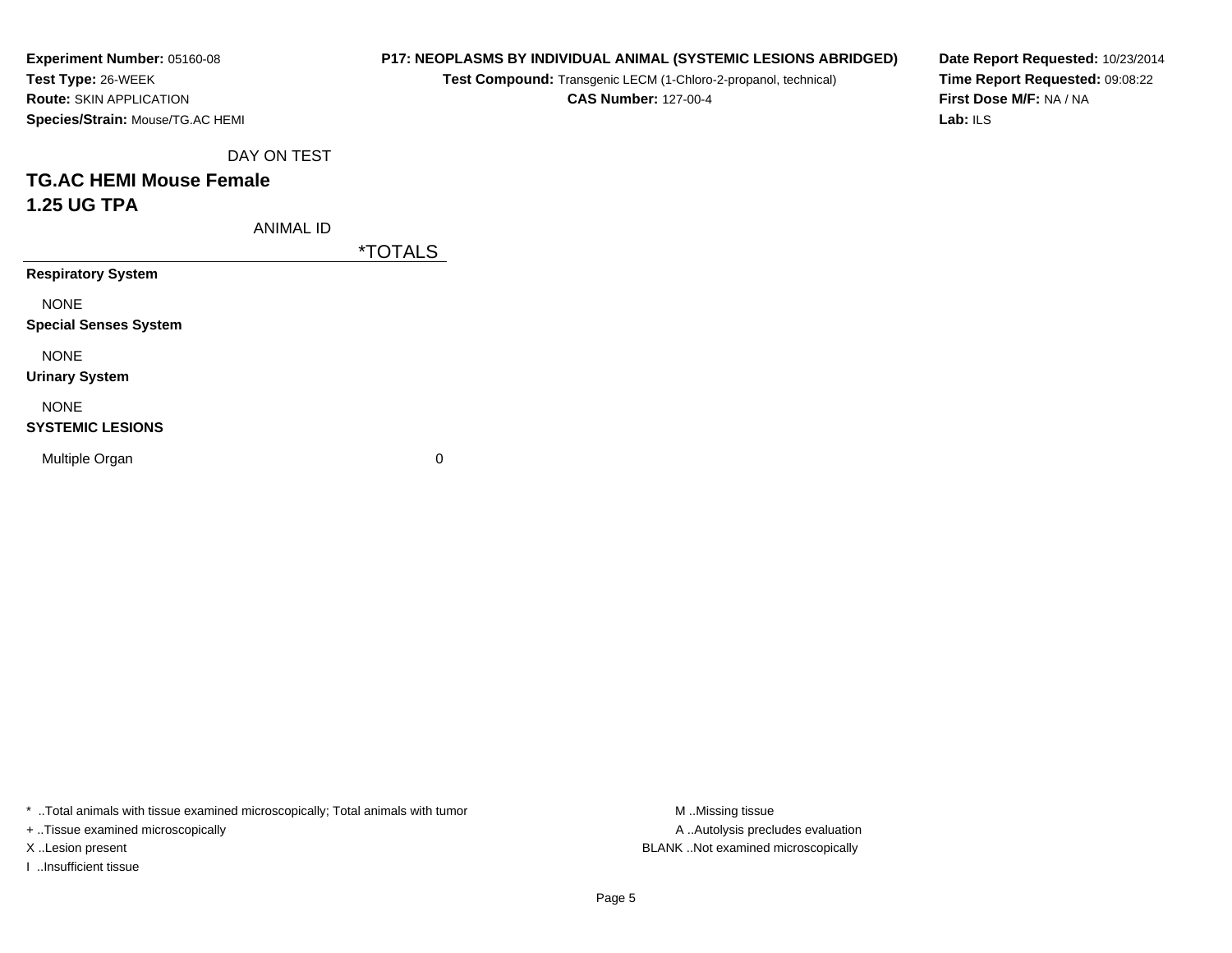| Experiment Number: 05160-08      |
|----------------------------------|
| <b>Test Type: 26-WEEK</b>        |
| <b>Route: SKIN APPLICATION</b>   |
| Species/Strain: Mouse/TG.AC HEMI |

**Test Compound:** Transgenic LECM (1-Chloro-2-propanol, technical)

**CAS Number:** 127-00-4

**Date Report Requested:** 10/23/2014**Time Report Requested:** 09:08:22**First Dose M/F:** NA / NA**Lab:** ILS

DAY ON TEST

# **TG.AC HEMI Mouse Female1.2 MG**

ANIMAL ID

\*TOTALS

**Alimentary System**

NONE

**Cardiovascular System**

NONE

**Endocrine System**

NONE

**General Body System**

NONE

**Genital System**

NONE

**Hematopoietic System**

NONE

**Integumentary System**

NONE

**Musculoskeletal System**

NONE

**Nervous System**

NONE

\* ..Total animals with tissue examined microscopically; Total animals with tumor **M** ..Missing tissue M ..Missing tissue

+ ..Tissue examined microscopically

I ..Insufficient tissue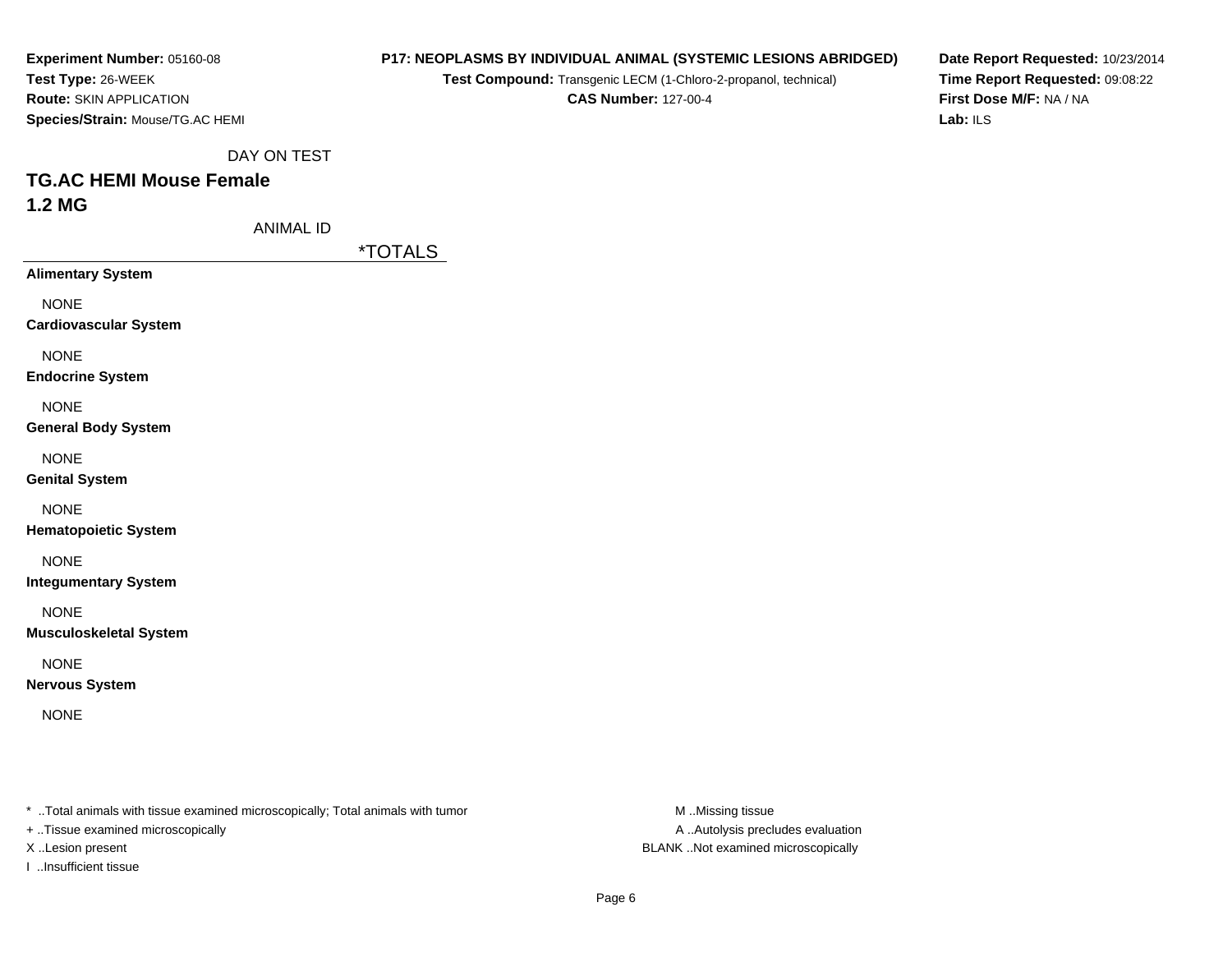| <b>Experiment Number: 05160-08</b> |
|------------------------------------|
| Test Type: 26-WEEK                 |
| <b>Route: SKIN APPLICATION</b>     |
| Species/Strain: Mouse/TG.AC HEMI   |

**Test Compound:** Transgenic LECM (1-Chloro-2-propanol, technical)

**CAS Number:** 127-00-4

**Date Report Requested:** 10/23/2014**Time Report Requested:** 09:08:22**First Dose M/F:** NA / NA**Lab:** ILS

DAY ON TEST

## **TG.AC HEMI Mouse Female1.2 MG**

ANIMAL ID

\*TOTALS

**Respiratory System**

NONE

**Special Senses System**

NONE

**Urinary System**

NONE

### **SYSTEMIC LESIONS**

Multiple Organ

 $\mathbf n$  0

\* ..Total animals with tissue examined microscopically; Total animals with tumor **M** ...Missing tissue M ...Missing tissue

+ ..Tissue examined microscopically

I ..Insufficient tissue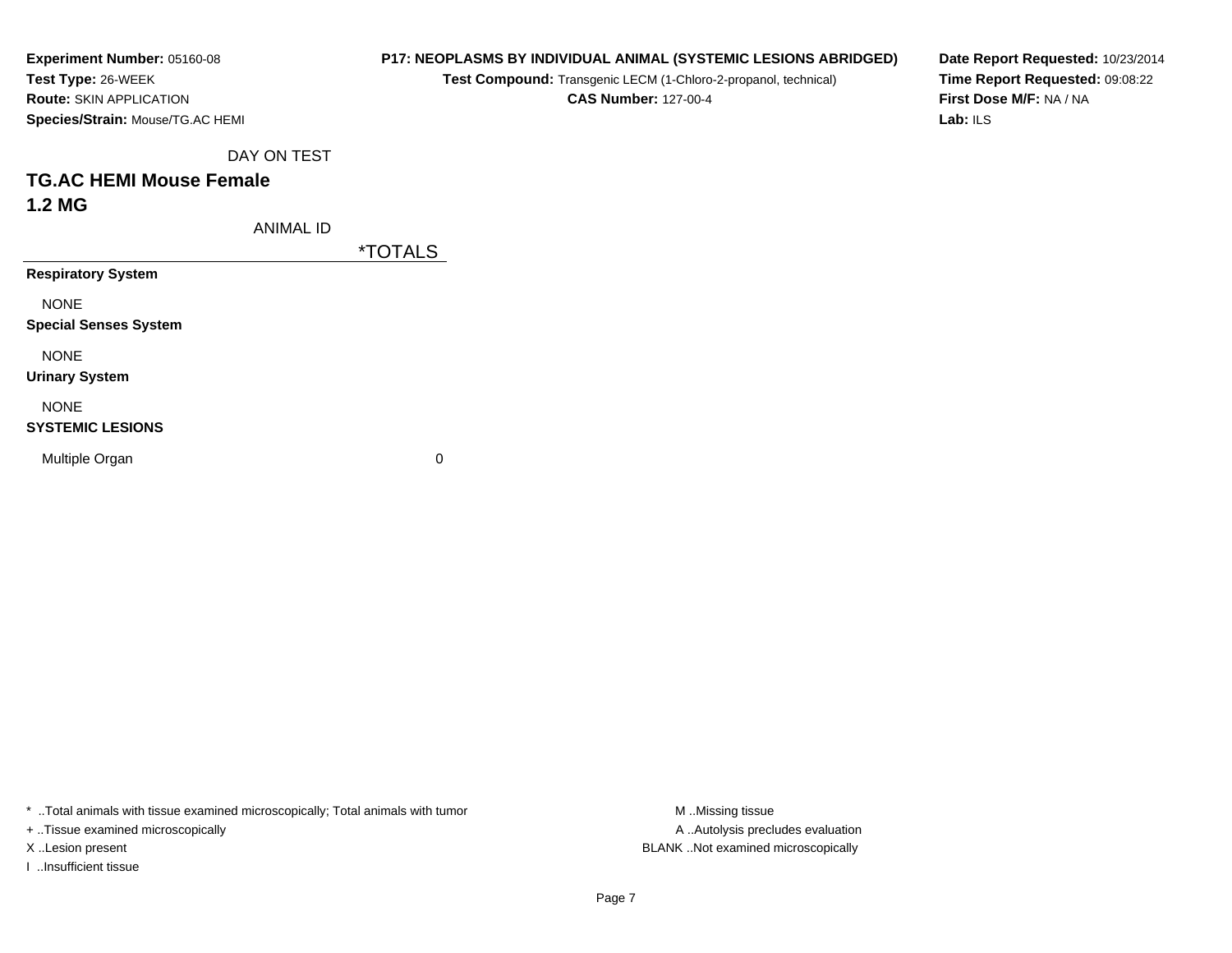| Experiment Number: 05160-08      |
|----------------------------------|
| Test Type: 26-WEEK               |
| <b>Route: SKIN APPLICATION</b>   |
| Species/Strain: Mouse/TG.AC HEMI |

**Test Compound:** Transgenic LECM (1-Chloro-2-propanol, technical)

**CAS Number:** 127-00-4

**Date Report Requested:** 10/23/2014**Time Report Requested:** 09:08:22**First Dose M/F:** NA / NA**Lab:** ILS

DAY ON TEST

# **TG.AC HEMI Mouse Female6.0 MG**

ANIMAL ID

\*TOTALS

**Alimentary System**

NONE

**Cardiovascular System**

NONE

**Endocrine System**

NONE

**General Body System**

NONE

**Genital System**

NONE

**Hematopoietic System**

NONE

**Integumentary System**

NONE

**Musculoskeletal System**

NONE

**Nervous System**

NONE

\* ..Total animals with tissue examined microscopically; Total animals with tumor **M** ..Missing tissue M ..Missing tissue

+ ..Tissue examined microscopically

I ..Insufficient tissue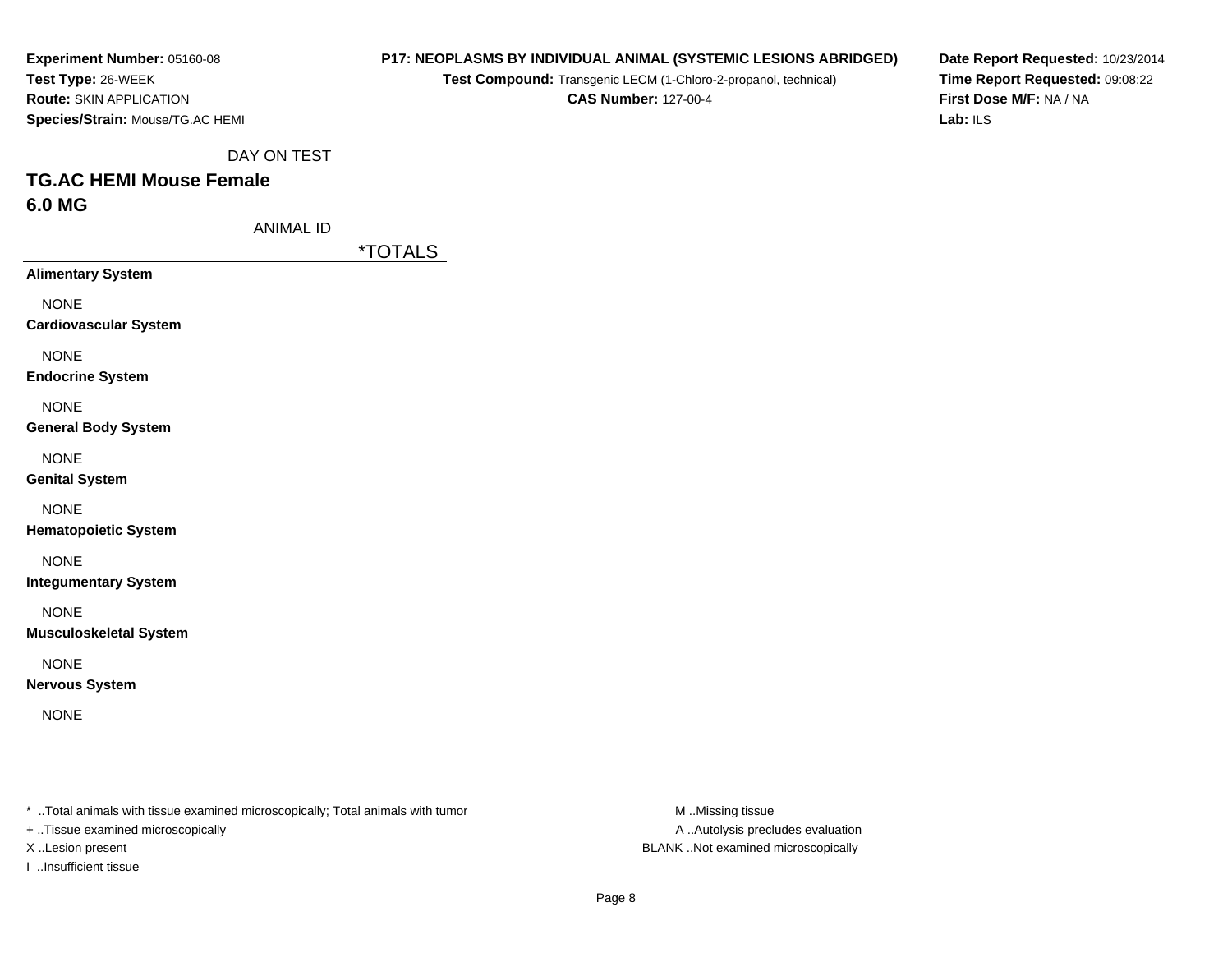| <b>Experiment Number: 05160-08</b>      |
|-----------------------------------------|
| Test Type: 26-WEEK                      |
| <b>Route: SKIN APPLICATION</b>          |
| <b>Species/Strain: Mouse/TG.AC HEMI</b> |

**Test Compound:** Transgenic LECM (1-Chloro-2-propanol, technical)

**CAS Number:** 127-00-4

**Date Report Requested:** 10/23/2014**Time Report Requested:** 09:08:22**First Dose M/F:** NA / NA**Lab:** ILS

DAY ON TEST

# **TG.AC HEMI Mouse Female6.0 MG**

ANIMAL ID

\*TOTALS

**Respiratory System**

NONE

**Special Senses System**

NONE

**Urinary System**

NONE

### **SYSTEMIC LESIONS**

Multiple Organ

 $\mathbf n$  0

\* ..Total animals with tissue examined microscopically; Total animals with tumor **M** ...Missing tissue M ...Missing tissue

+ ..Tissue examined microscopically

I ..Insufficient tissue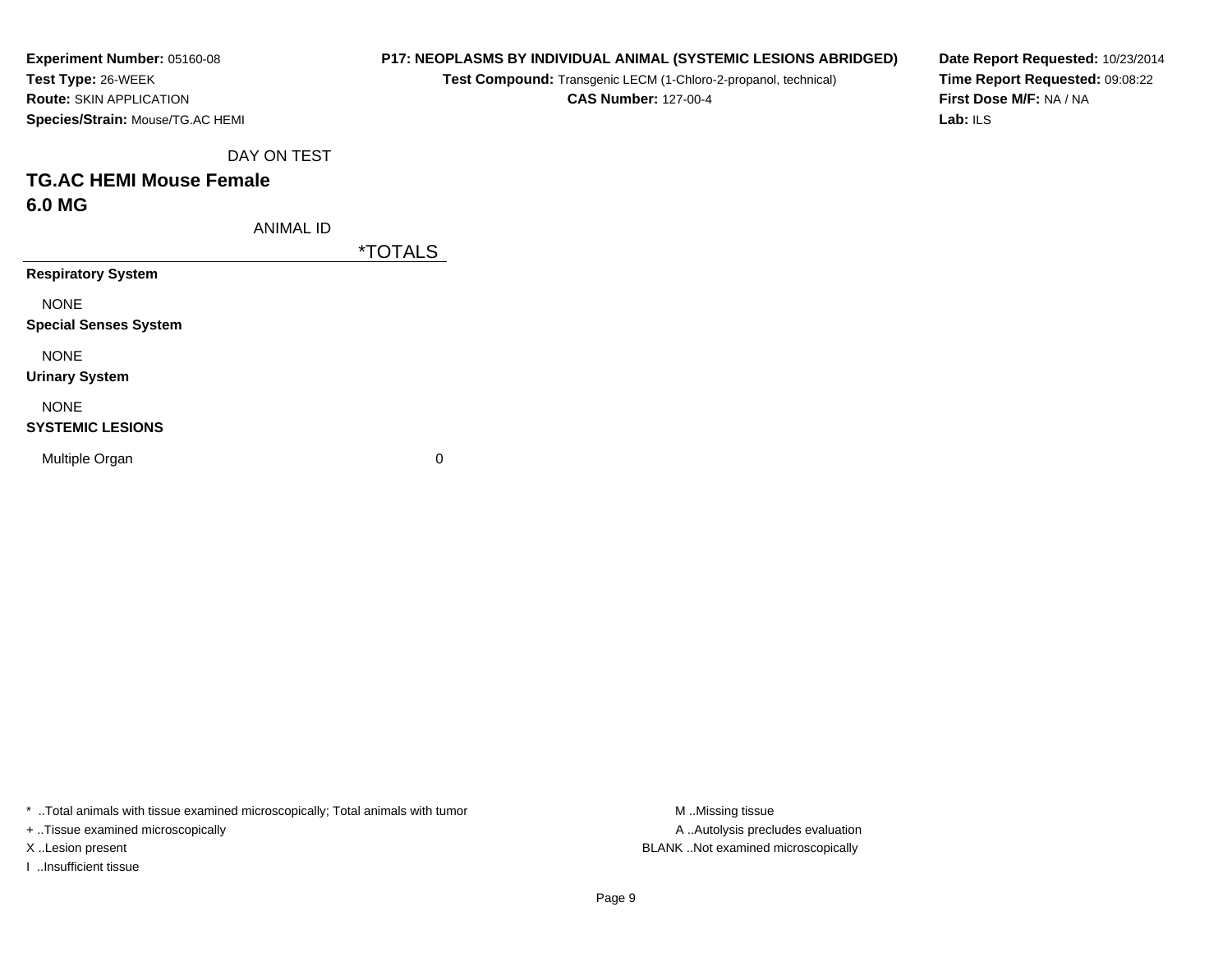**Test Compound:** Transgenic LECM (1-Chloro-2-propanol, technical)

### **CAS Number:** 127-00-4

**Date Report Requested:** 10/23/2014**Time Report Requested:** 09:08:22**First Dose M/F:** NA / NA**Lab:** ILS

**Test Type:** 26-WEEK **Route:** SKIN APPLICATION**Species/Strain:** Mouse/TG.AC HEMI

**Experiment Number:** 05160-08

| <b>TG.AC HEMI Mouse Female</b><br><b>12.0 MG</b><br><b>Alimentary System</b>                                                                                                                                                         | DAY ON TEST<br><b>ANIMAL ID</b> | $\boldsymbol{\theta}$<br>$\boldsymbol{l}$<br>$\overline{\mathbf{c}}$<br>6<br>$\mathbf 0$<br>$\mathbf 0$<br>$\boldsymbol{2}$<br>$\overline{5}$<br>8 | $\boldsymbol{\theta}$<br>$\boldsymbol{l}$<br>$\mathfrak{z}$<br>$\boldsymbol{\delta}$<br>$\mathbf 0$<br>$\mathbf 0$<br>$\overline{2}$<br>$\overline{c}$<br>0 | $\boldsymbol{\theta}$<br>$\boldsymbol{l}$<br>$\mathfrak{z}$<br>$\boldsymbol{\delta}$<br>$\mathbf 0$<br>$\mathbf 0$<br>$\frac{2}{3}$ | 0<br>$\boldsymbol{l}$<br>$\mathfrak{z}$<br>$\boldsymbol{\delta}$<br>$\mathsf{O}\xspace$<br>$0$<br>$5$<br>$9$ | $\boldsymbol{\theta}$<br>$\boldsymbol{l}$<br>$\pmb{8}$<br>6<br>$\mathsf 0$<br>0<br>$\overline{2}$<br>$\mathbf{1}$<br>8 | 0<br>1<br>8<br>6<br>$\pmb{0}$<br>0<br>$\overline{2}$<br>$\mathbf{1}$<br>9 | $\pmb{\theta}$<br>$\boldsymbol{l}$<br>8<br>6<br>$\pmb{0}$<br>0<br>$\overline{2}$<br>$\overline{a}$ | 0<br>$\boldsymbol{l}$<br>$\pmb{8}$<br>6<br>$\mathbf 0$<br>$\mathbf 0$<br>$\overline{2}$<br>$\frac{2}{2}$ | 0<br>$\boldsymbol{l}$<br>8<br>6<br>0<br>0<br>$\overline{2}$<br>$\frac{2}{4}$ | 0<br>$\boldsymbol{l}$<br>8<br>6<br>$\mathbf 0$<br>0<br>$\overline{2}$<br>$\frac{2}{5}$ | $\boldsymbol{\theta}$<br>$\boldsymbol{l}$<br>$\pmb{8}$<br>6<br>$\mathbf 0$<br>0<br>$\overline{2}$<br>$\overline{c}$<br>$\,6\,$ | $\boldsymbol{\theta}$<br>$\boldsymbol{l}$<br>$\pmb{8}$<br>$\boldsymbol{6}$<br>$\mathbf 0$<br>$\mathbf 0$<br>$\overline{2}$<br>$\frac{2}{7}$ | 0<br>$\boldsymbol{l}$<br>$\pmb{8}$<br>6<br>0<br>$\mathsf 0$<br>$\overline{2}$<br>$\,6\,$<br>$\Omega$ | $\pmb{\theta}$<br>$\boldsymbol{l}$<br>8<br>6<br>$\pmb{0}$<br>0<br>$\overline{2}$<br>$\,6$ | 0<br>1<br>8<br>6<br>$\mathbf 0$<br>0<br>$\overline{2}$<br>6<br>$\overline{2}$ | 0<br>$\boldsymbol{l}$<br>8<br>6<br>$\pmb{0}$<br>0<br>$\sqrt{3}$<br>$\overline{c}$<br>$\mathbf{3}$ | 0<br>$\boldsymbol{l}$<br>8<br>6<br>$\mathbf 0$<br>0<br>$\sqrt{3}$<br>$\frac{2}{4}$ | 0<br>$\boldsymbol{l}$<br>8<br>6<br>0<br>0<br>$\overline{3}$<br>$\frac{2}{5}$ | $\pmb{\theta}$<br>$\boldsymbol{l}$<br>8<br>6<br>$\mathbf 0$<br>$\mathbf 0$<br>$\overline{3}$<br>$\frac{2}{6}$ | $\boldsymbol{\theta}$<br>$\bm{l}$<br>8<br>6<br>$\mathbf 0$<br>$\mathbf 0$<br>$\mathbf{3}$<br>$\frac{2}{7}$ | <i><b>*TOTALS</b></i>                                                        |
|--------------------------------------------------------------------------------------------------------------------------------------------------------------------------------------------------------------------------------------|---------------------------------|----------------------------------------------------------------------------------------------------------------------------------------------------|-------------------------------------------------------------------------------------------------------------------------------------------------------------|-------------------------------------------------------------------------------------------------------------------------------------|--------------------------------------------------------------------------------------------------------------|------------------------------------------------------------------------------------------------------------------------|---------------------------------------------------------------------------|----------------------------------------------------------------------------------------------------|----------------------------------------------------------------------------------------------------------|------------------------------------------------------------------------------|----------------------------------------------------------------------------------------|--------------------------------------------------------------------------------------------------------------------------------|---------------------------------------------------------------------------------------------------------------------------------------------|------------------------------------------------------------------------------------------------------|-------------------------------------------------------------------------------------------|-------------------------------------------------------------------------------|---------------------------------------------------------------------------------------------------|------------------------------------------------------------------------------------|------------------------------------------------------------------------------|---------------------------------------------------------------------------------------------------------------|------------------------------------------------------------------------------------------------------------|------------------------------------------------------------------------------|
| Liver<br><b>Salivary Glands</b><br>Stomach, Forestomach<br>Squamous Cell Papilloma<br>Stomach, Glandular<br>Tongue<br>Squamous Cell Papilloma<br><b>Cardiovascular System</b>                                                        |                                 |                                                                                                                                                    |                                                                                                                                                             |                                                                                                                                     |                                                                                                              | $\pm$                                                                                                                  |                                                                           | X                                                                                                  |                                                                                                          |                                                                              | X                                                                                      |                                                                                                                                |                                                                                                                                             |                                                                                                      |                                                                                           | +<br>X                                                                        |                                                                                                   |                                                                                    | X<br>$\ddot{}$                                                               | $\ddot{}$<br>$\ddot{}$<br>X                                                                                   | ÷<br>$\ddot{}$<br>$\boldsymbol{\mathsf{X}}$<br>$\ddot{}$                                                   | 16<br>16<br>16<br>$\overline{4}$<br>16<br>$\boldsymbol{2}$<br>$\overline{c}$ |
| <b>NONE</b><br><b>Endocrine System</b><br><b>Adrenal Cortex</b><br>Adrenal Medulla<br><b>Pituitary Gland</b><br><b>Thyroid Gland</b><br><b>General Body System</b><br><b>NONE</b><br><b>Genital System</b><br>Ovary<br><b>Uterus</b> |                                 |                                                                                                                                                    |                                                                                                                                                             |                                                                                                                                     |                                                                                                              |                                                                                                                        |                                                                           |                                                                                                    |                                                                                                          |                                                                              |                                                                                        | $\ddot{}$<br>$\ddot{}$                                                                                                         |                                                                                                                                             |                                                                                                      |                                                                                           |                                                                               |                                                                                                   |                                                                                    |                                                                              |                                                                                                               | $\ddot{}$                                                                                                  | 16<br>16<br>16<br>16<br>1<br>$\mathbf{1}$                                    |

\* ..Total animals with tissue examined microscopically; Total animals with tumor **M** . Missing tissue M ..Missing tissue + ..Tissue examined microscopically X ..Lesion present BLANK ..Not examined microscopically

I ..Insufficient tissue

A ..Autolysis precludes evaluation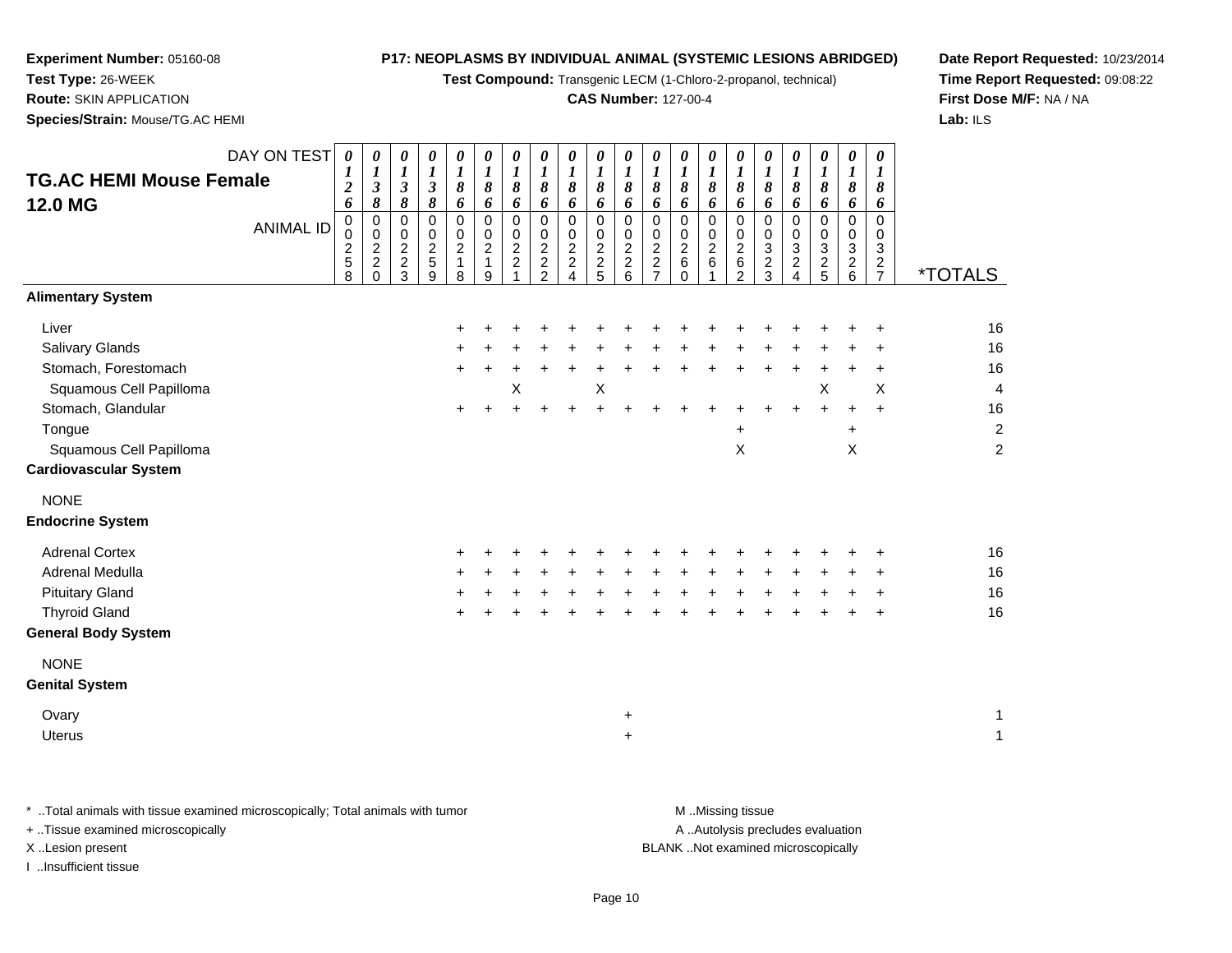**Test Compound:** Transgenic LECM (1-Chloro-2-propanol, technical)

### **CAS Number:** 127-00-4

**Date Report Requested:** 10/23/2014**Time Report Requested:** 09:08:22**First Dose M/F:** NA / NA**Lab:** ILS

**Test Type:** 26-WEEK **Route:** SKIN APPLICATION**Species/Strain:** Mouse/TG.AC HEMI

**Experiment Number:** 05160-08

| <b>TG.AC HEMI Mouse Female</b><br>12.0 MG                                                                         | DAY ON TEST<br><b>ANIMAL ID</b> | 0<br>$\boldsymbol{l}$<br>$\boldsymbol{2}$<br>6<br>0<br>0<br>$\overline{c}$<br>5<br>8 | 0<br>$\boldsymbol{l}$<br>$\mathfrak{z}$<br>$\pmb{8}$<br>0<br>0<br>$\overline{c}$<br>$\overline{c}$<br>$\Omega$ | 0<br>$\boldsymbol{l}$<br>$\mathfrak{z}$<br>$\pmb{8}$<br>$\pmb{0}$<br>0<br>$\frac{2}{3}$ | 0<br>$\boldsymbol{l}$<br>$\mathfrak{z}$<br>8<br>0<br>0<br>$\overline{c}$<br>$\sqrt{5}$<br>9 | 0<br>$\boldsymbol{l}$<br>8<br>6<br>0<br>0<br>$\overline{c}$<br>1<br>8 | 0<br>$\boldsymbol{l}$<br>8<br>6<br>0<br>0<br>$\boldsymbol{2}$<br>$\mathbf{1}$<br>9 | 0<br>$\boldsymbol{l}$<br>$\pmb{8}$<br>6<br>$\mathsf{O}\xspace$<br>0<br>$\overline{c}$<br>$\boldsymbol{2}$ | 0<br>$\frac{1}{8}$<br>6<br>0<br>$\frac{0}{2}$<br>2<br>2 | 0<br>$\boldsymbol{l}$<br>$\pmb{8}$<br>6<br>$\mathsf 0$<br>0<br>$\frac{2}{2}$ | 0<br>$\boldsymbol{l}$<br>8<br>6<br>$\mathbf 0$<br>0<br>$\frac{2}{2}$ | 0<br>$\boldsymbol{l}$<br>$\pmb{8}$<br>6<br>$\mathbf 0$<br>0<br>$\frac{2}{2}$<br>6 | 0<br>$\boldsymbol{l}$<br>8<br>6<br>$\mathbf 0$<br>0<br>$\overline{c}$<br>$\overline{c}$<br>$\overline{7}$ | 0<br>$\boldsymbol{l}$<br>8<br>6<br>0<br>$\pmb{0}$<br>$\boldsymbol{2}$<br>6<br>$\Omega$ | 0<br>$\boldsymbol{l}$<br>8<br>6<br>0<br>0<br>$\boldsymbol{2}$<br>$\,6$ | 0<br>$\boldsymbol{l}$<br>8<br>6<br>0<br>0<br>$\boldsymbol{2}$<br>6<br>$\overline{2}$ | 0<br>$\boldsymbol{l}$<br>8<br>6<br>0<br>0<br>3<br>$\overline{c}$<br>3 | 0<br>$\boldsymbol{l}$<br>8<br>6<br>0<br>0<br>3<br>$\overline{c}$<br>$\overline{4}$ | 0<br>$\boldsymbol{l}$<br>8<br>6<br>0<br>0<br>$\sqrt{3}$<br>$\frac{2}{5}$ | 0<br>$\boldsymbol{l}$<br>$\pmb{8}$<br>6<br>0<br>0<br>3<br>$\frac{2}{6}$ | 0<br>$\boldsymbol{l}$<br>8<br>6<br>$\mathbf 0$<br>0<br>$\mathbf{3}$<br>$\frac{2}{7}$ | <i><b>*TOTALS</b></i> |
|-------------------------------------------------------------------------------------------------------------------|---------------------------------|--------------------------------------------------------------------------------------|----------------------------------------------------------------------------------------------------------------|-----------------------------------------------------------------------------------------|---------------------------------------------------------------------------------------------|-----------------------------------------------------------------------|------------------------------------------------------------------------------------|-----------------------------------------------------------------------------------------------------------|---------------------------------------------------------|------------------------------------------------------------------------------|----------------------------------------------------------------------|-----------------------------------------------------------------------------------|-----------------------------------------------------------------------------------------------------------|----------------------------------------------------------------------------------------|------------------------------------------------------------------------|--------------------------------------------------------------------------------------|-----------------------------------------------------------------------|------------------------------------------------------------------------------------|--------------------------------------------------------------------------|-------------------------------------------------------------------------|--------------------------------------------------------------------------------------|-----------------------|
| <b>Hematopoietic System</b><br>Lymph Node, Mandibular<br>Spleen<br>Thymus<br><b>Integumentary System</b>          |                                 |                                                                                      |                                                                                                                |                                                                                         |                                                                                             | ÷                                                                     |                                                                                    |                                                                                                           |                                                         |                                                                              |                                                                      |                                                                                   |                                                                                                           | М                                                                                      |                                                                        |                                                                                      |                                                                       |                                                                                    |                                                                          |                                                                         | $\ddot{}$                                                                            | 15<br>16<br>16        |
| Mammary Gland<br>Skin<br>SOA, Squamous Cell Papilloma<br>Squamous Cell Papilloma<br><b>Musculoskeletal System</b> |                                 |                                                                                      |                                                                                                                |                                                                                         |                                                                                             | $\ddot{}$<br>$\ddot{}$                                                |                                                                                    | X                                                                                                         |                                                         |                                                                              | X                                                                    |                                                                                   | X                                                                                                         |                                                                                        |                                                                        |                                                                                      | $\times$                                                              |                                                                                    |                                                                          |                                                                         |                                                                                      | 16<br>16<br>3<br>1    |
| <b>NONE</b><br><b>Nervous System</b><br><b>NONE</b><br><b>Respiratory System</b>                                  |                                 |                                                                                      |                                                                                                                |                                                                                         |                                                                                             |                                                                       |                                                                                    |                                                                                                           |                                                         |                                                                              |                                                                      |                                                                                   |                                                                                                           |                                                                                        |                                                                        |                                                                                      |                                                                       |                                                                                    |                                                                          |                                                                         |                                                                                      |                       |
| Lung<br>Alveolar/Bronchiolar Adenoma<br><b>Special Senses System</b><br><b>NONE</b>                               |                                 |                                                                                      |                                                                                                                |                                                                                         |                                                                                             | $\pm$                                                                 |                                                                                    |                                                                                                           |                                                         |                                                                              |                                                                      |                                                                                   |                                                                                                           |                                                                                        |                                                                        |                                                                                      |                                                                       | +<br>Χ                                                                             |                                                                          |                                                                         | $\ddot{}$                                                                            | 16<br>1               |

**Urinary System**

\* ..Total animals with tissue examined microscopically; Total animals with tumor **M** . Missing tissue M ..Missing tissue

+ ..Tissue examined microscopically

I ..Insufficient tissue

A ..Autolysis precludes evaluation

X ..Lesion present BLANK ..Not examined microscopically